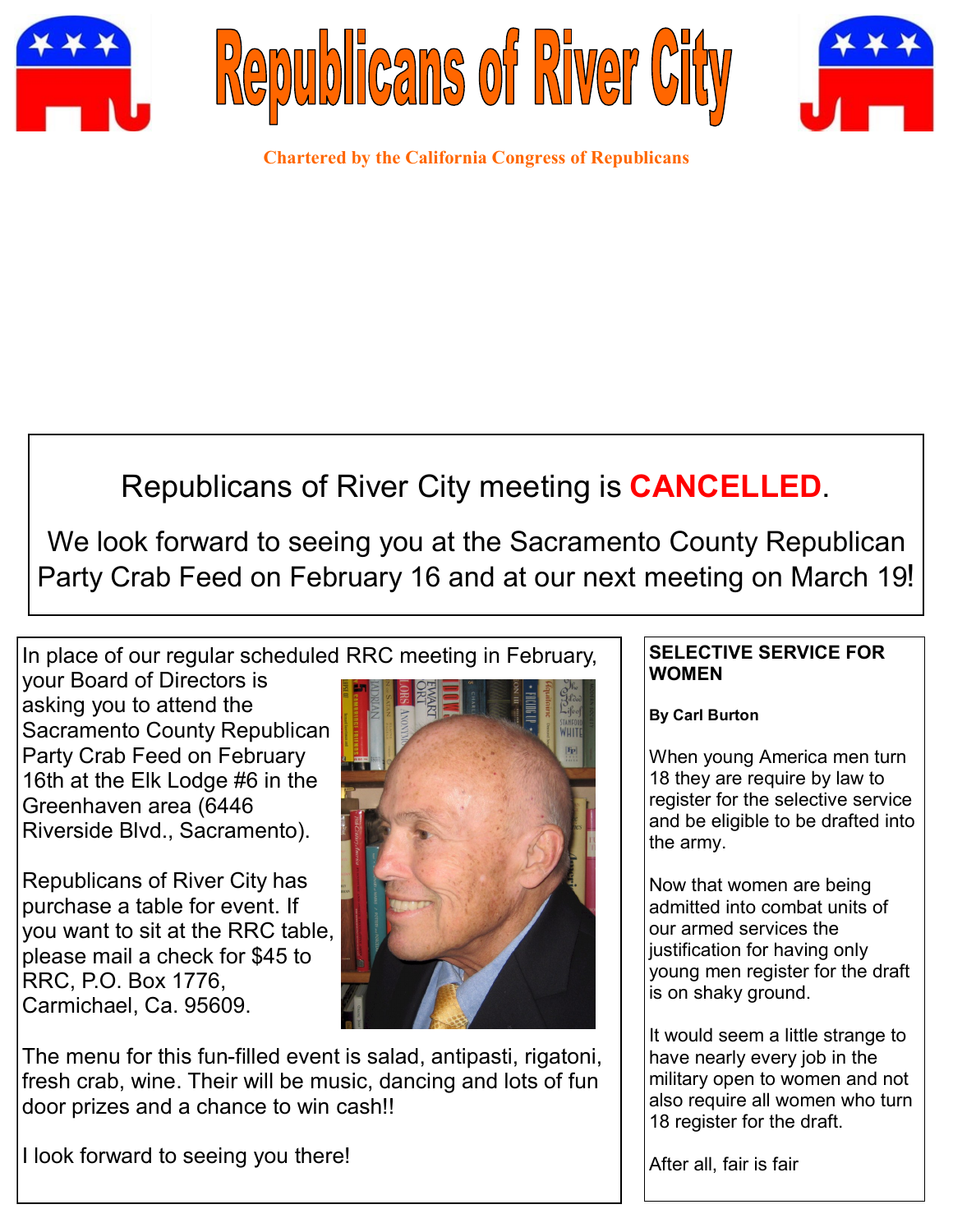### **Page 2**

## **NOBODY CAN MAKE THIS STUFF UP**

### **By Robert Evans**

In November, Sudan was elected to the United Nations Economic and Social Council (ECOSOC). The ECOSOC has key humanrights responsibilities — even though the president of Sudan is accused of genocide and war crimes.

Now the U.N. has taken an even more outrageous step members of the ECOSOC have elected Sudan as a vice president.

The 54-member ECOSOC coordinates socio-economic affairs and is responsible for about 70 percent of the human and financial resources of the entire world body. Among its responsibilities, it elects members of the Commission on the Status of Women and the executive board of the U.N. Children's Fund.

The group has four vice presidents — Pakistan, Albania, and Austria along with Sudan.

Sudan's President Omar al-Bashir has been wanted by the International Criminal Court since 2009 on charges of war crimes and crimes against humanity stemming from the conflict in Darfur. Genocide charges were added in 2010.

"The election of genocidal Sudan as V.P. of a U.N. human rights council is incomprehensible and unacceptable," actress and human rights activist Mia Farrow said in a statement.

regime are orchestrating a campaign of ethnic cleansing in Sudan's border regions, the Nuba Mountains and the Blue Nile, where some 700,000 civilians face starvation and are denied access to humanitarian aid because of incessant aerial bombardments."

Back in November, U.N. Watch Executive Director Hillel Neuer called the election of Sudan to the ECOSOC a "terrible decision." The group now terms the elevation of Sudan to the vice presidential post "an outrage."



### **BLACK HISTORY MONTH**

### **By Carl Burton**

In 1976 President Gerald R. Ford urged Americans to "seize the opportunity to honor the too-often neglected accomplishments of black Americans in every area of endeavor throughout our history."

Since then each American president has issued an African-American History Month proclamation in the month of February. All Americans now recognize the importance of Black history in the drama of the American story of life and liberty for all.



### **YOUR TAX DOLLARS AT WORK**

### **By Robert Evans**

Taxpayer-supported public universities spend up to six times more per athlete than they spend to educate the average student, an eye-opening new report reveals.

The Delta Cost Project at the American Institute for Research analyzed spending by 202 public universities that belong to NCAA Division 1. They group the schools in three football categories — the Football Bowl Subdivision (FBS), Football Championship Subdivision, and Division 1, No Football — and analyze all intercollegiate athletics, not just football.

"The difference between academic and athletic spending among Division 1 colleges and universities is striking," the report states.

"Possible benefits aside, comparisons of spending on athletics and academics raise questions about institutional priorities and whether rising athletic subsidies are appropriate, particularly in the current budgetary environment."

The report disclosed that in 2010, spending on a full-time student's education at an FBS school averaged \$14,000, while spending per athlete was \$92,000 — more than six times as high.

Spending in the six FBS "power conferences" topped \$100,000 per athlete in 2010, and the top 25 percent of spenders in the FBS spent an average of

**(Go to Page 3, Col. 1)**

"President al-Bashir and his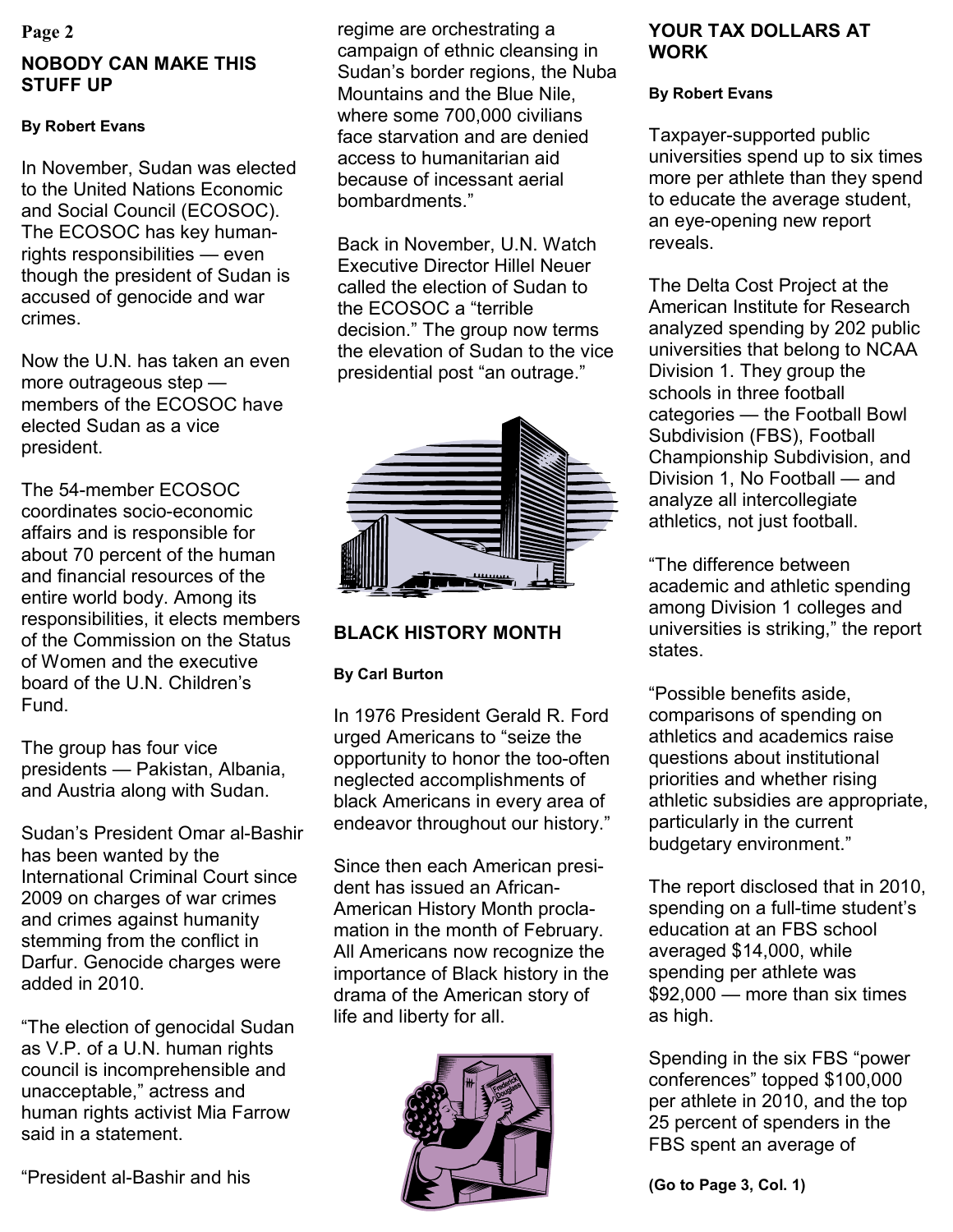### **TAX DOLLARS (Cont.)**

\$149,711 per athlete, compared to \$16,500 for the average student.

In the Southeastern Conference, median athletic spending per athlete in 2010 was \$163,931 — 12 times more than academic spending per student.

Median academic spending per full-time student in the other Division 1 categories was about \$11,800, less than one-third of the amount spent per athlete, about \$38,000.

The largest share of a university's athletics budget goes for compensation and benefits for athletic department staff including multimillion-dollar coaching contracts at many schools — while other costs include athletic student aid, facilities and equipment, game expenses and travel, and recruiting.

Importantly, the report notes that most athletic departments don't generate enough revenue to cover all their costs, and must receive subsidies from students and the taxpayer-supported university.

And costs associated with athletic

programs rose twice as fast as academic spending between 2005 and 2010.

"For many institutions, spending on athletics is sacrosanct, even when academic spending is being cut or frozen," the report observes.

It concludes: "The belief that college sports are a financial boon to colleges and universities is generally misguided. More often than not, the colleges and universities are subsidizing athletics, not the other way around.

"Disparities in academic and athletic spending suggest that participating public colleges and universities re-examine their game plan."

### **MORE TAX DOLLARS AT WORK**

### **By Robert Evans**

Sen. Richard Shelby is pushing legislation that would replace today's income tax code with a 17 percent flat tax and reduce tax returns to the size of a postcard.

"Our tax code and regulations total tens of thousands of pages that are complicated and confusing," the Alabama Republican said in a statement.

**Page 3** That is why I have introduced the programs rose twice as fast as That is why I have introduced the SMART Act — the Simplified, Manageable And Responsible Tax Act.

> The time has come to put an end to the headaches caused by our inefficient tax code."

The new bill imposes a flat tax of 17 percent on all personal and business income. The only exemptions would be personal exemptions which would be indexed to the consumer price index to prevent inflation from increasing the tax burden, and earnings from savings would not be included as taxable income, "resulting in an immediate tax cut for virtually all taxpayers," the statement from Shelby's office states.

"With the SMART Act in place, taxpayers would file a return the size of a postcard."

The legislation will eliminate estate taxes, gift taxes, and the Alternative Minimum Tax, and allow businesses to redirect resources away from tax compliance and toward job creation.

The statement concludes: "By closing loopholes for individuals and businesses, the SMART Act would create broad-based lower tax rates…"

### **Republicans of River City Board of Directors:**

Carl Burton, President Fred Hildebrand, Director Betty Axup, 1st Vice President Patty Hildebrand, Director Al Rogel, 2nd Vice President Lynn MacLean, Director Colleen Fitzpatrick, Secretary TBA, Membership Secretary Paul Green, Past President TBA, Treasurer Chris Angle, Director Richard Eigenheer, Director



Volume 2013 Issue 2 P. O. Box 1776 Carmichael, CA 95609-1776

Editor: Carl Burton Telephone 359-5741